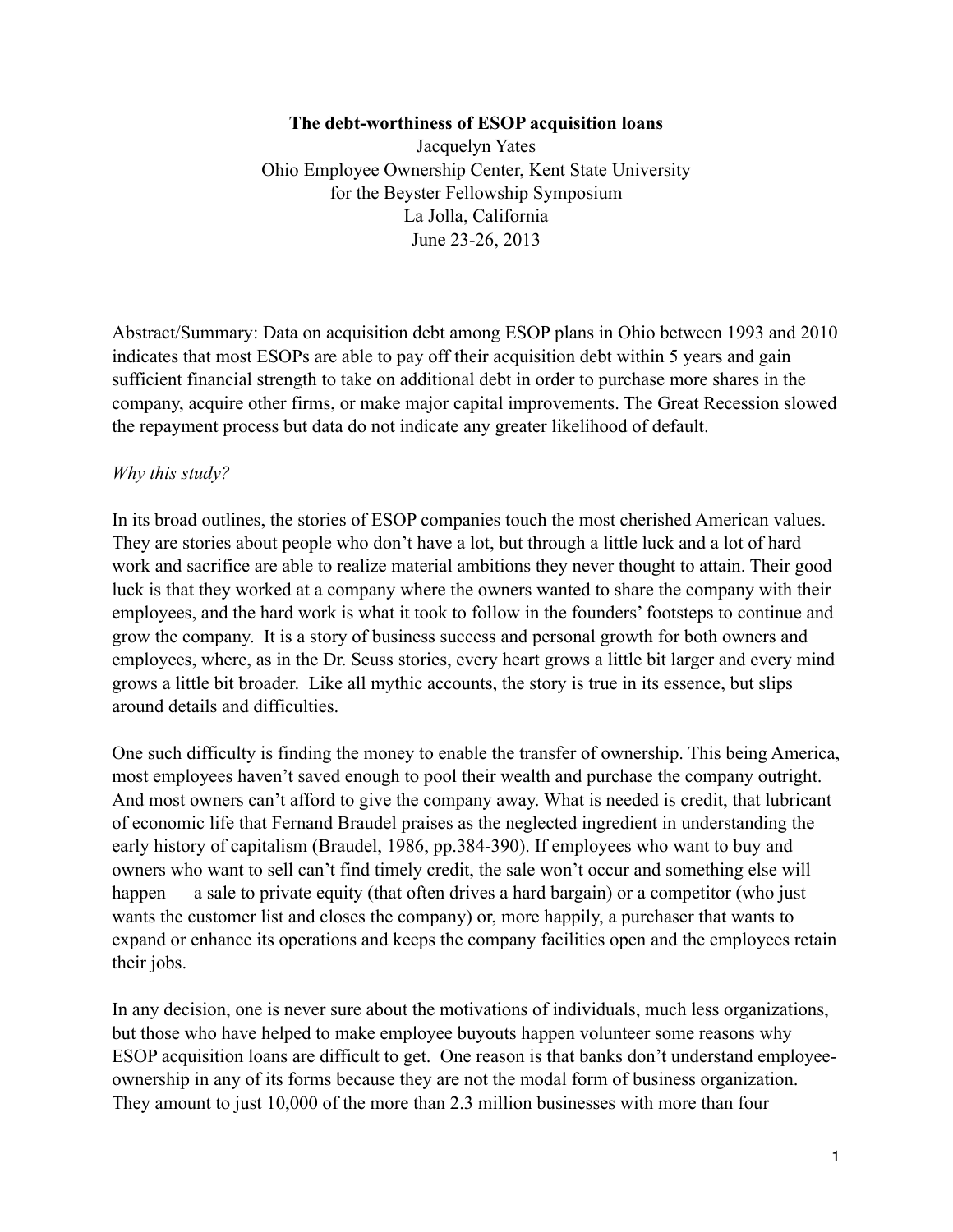employees [\(http://www.census.gov/econ/smallbus.html](http://www.census.gov/econ/smallbus.html) accessed 20130610). That is less than 0.5 percent of all firms. So banks usually don't feel truly competent to evaluate the credit risk of the company. A second reason is that in a buyout, the company leadership is likely to change in the near future, as the seller transitions out and new management takes the lead. A third reason is that banks don't feel comfortable lending more than 30% of the value of the business. That amount of financing can initiate the deal if the owner is comfortable with selling the business in tranches, agreeing to sell a minimum of 30% in the first purchase, so that he/she can benefit from the "1042 rollover," an important tax benefit for the seller. For the seller, that can be a comforting arrangement. If things go awry after the sale, the seller is still the majority owner and can direct the business to a better end. For the bank, it is troubling to have divided ownership in a small company — who is responsible, in case of difficulties? If ill will develops between the seller and the buyers, will lawsuits be needed to sort things out, and will the bank ever get its money back? In addition, the ownership structure of an ESOP is complicated: the seller owns his shares, but a trust owns the employees' shares. From a bank's point of view, already things are too complicated.

As a result, many small companies where the owner is ready to transition out of the business don't get converted into ESOPs even though the seller and the employees would like it to happen. In even more, employee ownership isn't even considered because of a lack of knowledge on the part of the employees, the owner, or the owner's professional advisors.

From the bank's point of view, the company with an ESOP is a new company, even though it has the same employees and plans to produce the same products or services with almost exactly the same personnel. Once the initial acquisition loan is repaid and the company is ongoing in its new incarnation, additional loans are much easier to negotiate, as the organization has a track record.

## *Introduction to ESOP pension plans*

Broad-based employee owned enterprises trace their roots to French and English workers who organized themselves for mutual benefit at the dawn of the capitalist age. Burial societies, consumer cooperatives, ships' companies, guilds, and share companies are the ancestors of today's ESOPs, modern cooperatives of all kinds, stock purchase plans, and employee savings plans.

ESOP trusts were created by the federal government in 1974. The concept was developed by economist Louis Kelso as a way to create an income stream for workers who might lose their work due to automation, as it was called at that time. Kelso set up a few trusts in the 1950s which implemented his ideas. He argued that if workers owned shares of companies, they would receive dividends to supplement the income earned by their work.

His idea was championed in the U.S. Senate by Russell Long, who was a member and then chairman of the Senate Finance Committee when the notion was circulating in Congress. Long is said to have remarked, "What America needs is more capitalists."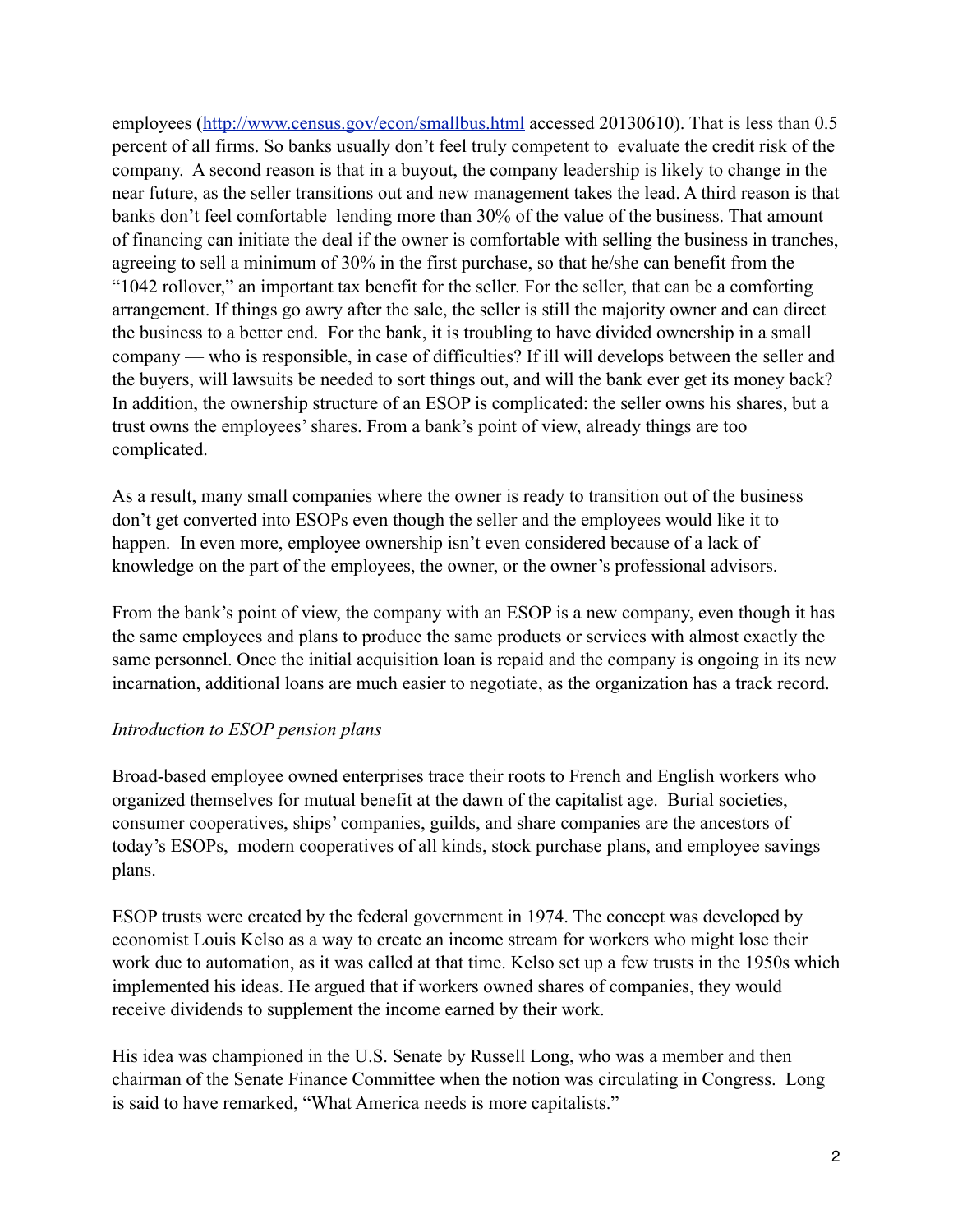Federal legislation adopted a somewhat different approach to employee ownership, constructing the ESOPs as pension trusts, where employees' ownership shares would accumulate over the years, and their value would be transferred to employees at the time of separation from the company, usually at retirement. It was expected that the company's growth would be sufficient to redeem the shares or they could be sold on the stock market.

Because the ESOPs are constituted as trusts, with the employees as beneficiaries, there is considerable flexibility within legal requirements. The flexibility seems to appeal to companies because they can tailor the trust to their own needs and those of the beneficiaries. The plan document creates the ESOP, names its members, states its purposes, and specifies how assets of the plan will be managed. Action of the board of directors is necessary to revise it. This flexibility is one factor that has made ESOPs the most popular form of employee ownership among U.S. companies (Kruse, Freeman and Blasi 2010 p. 49).

 Once the ESOP is established, the company can contribute up to 55% of participants' pay toward buying shares from the owner, and deduct the expense from its taxable income, but that may not be sufficient to cross the 30% threshold in smaller firms.

Contrary to Louis Kelso's expectations, ESOPs rarely pay dividends out of profits, but they do report paying better wages and providing better benefits than comparable companies in their industry (Logue and Yates, 2009, p. 10; Buchele et.al. pp. 362-368). The companies can provide the wages and benefits tax-free as a cost of doing business, and while wages are taxed, most benefits are not and are therefore provided by the company at lower cost than the individual employee could buy them.

Since the days of Louis Kelso and Russell Long, new federal policy has made the economic system more friendly to ESOPs, chiefly the 1042 rollover in 1984 and the S-Corp ruling in 1998.

## *Risks of lending for acquisition debt*

But the problem of funding employee buyouts has remained. While millions in investment funds seem to flow to poorly performing private equity firms and outright fraudulent Ponzi schemes, loans for ESOP buyouts are much more prudently bestowed. Banks, where one would think loans might be had, are reluctant to lend more than 30% of the company's value to the new owners. Where selling owners choose to hold an unsecured note or a majority share of the stock (until the employees can pay off the initial loan), the deals may succeed, but not every owner desires or can afford to extend liberal credit.

These stringent conditions of credit might suggest that lending to ESOPs is quite risky.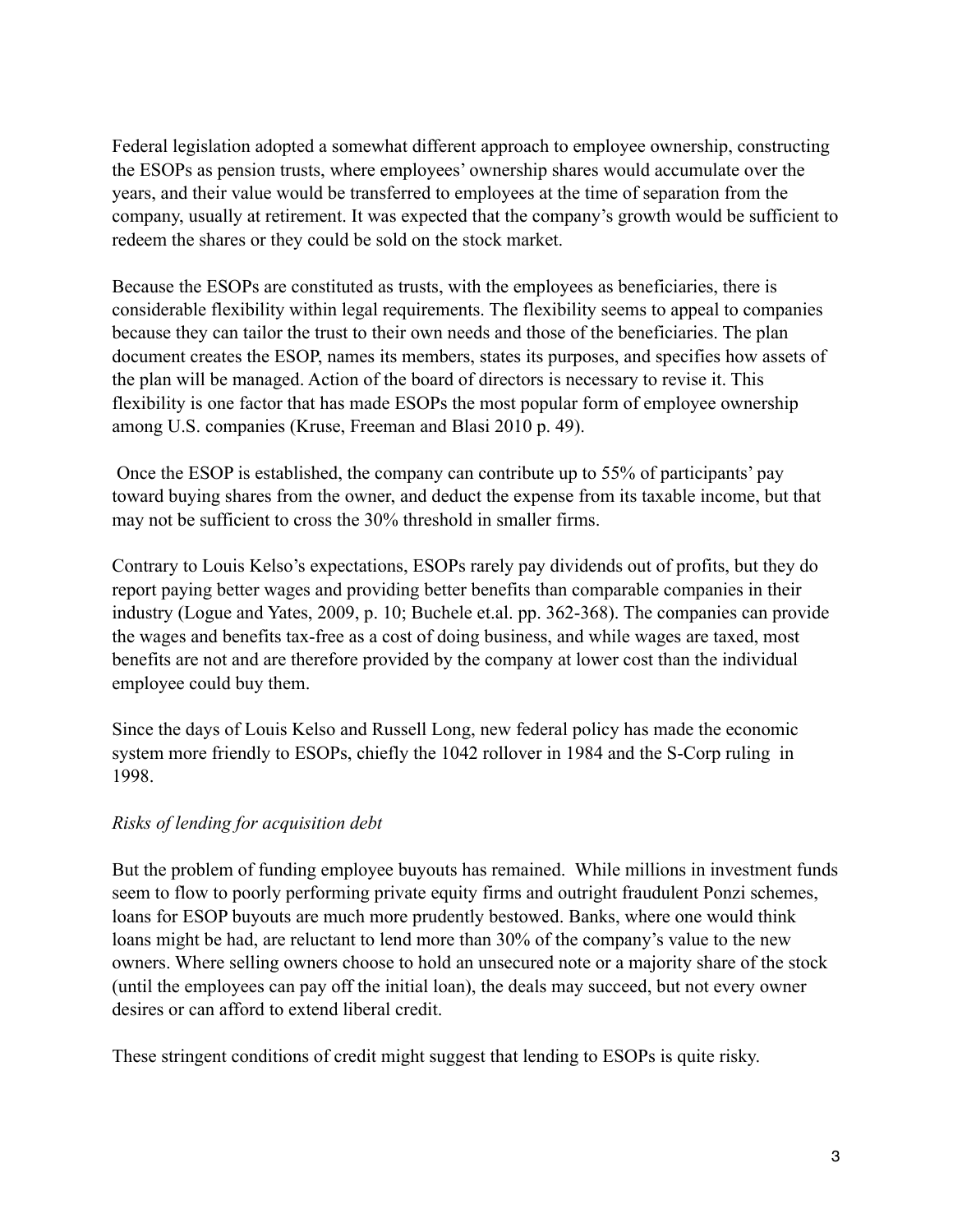People who know the ground, however, do not agree. From experience, they know that ESOP companies that have passed a thorough prepurchase financial analysis are quite likely to remain in business and grow. If the employees receive enough business education to understand how their jobs affect the company's bottom line and how the bottom line affects their retirements, the company will grow, likely faster than a comparable company without an ESOP, whether it makes cardboard boxes or designs communications systems for controlling unmanned aircraft (Logue and Yates, 2001, Chapter 5, and esp. p.150).

If those are the benefits of creating more ESOPs, the question arises of how to create conditions that would foster them.. One part of that question is ...

## *Are ESOPs worthy of credit?*

Two questions any reasonable lender asks are, "When (if ever?) will the principal be repaid?" and "What will I earn additionally for lending the funds?"

There is evidence easily available to answer (at least partially) the first of these questions. Knowledge exists about unsecured notes and the rate of return on lenders' principal, but it is spread among many parties.

What can be easily learned about ESOP acquisition loans lies in the historical records of the IRS Form 5500, where ESOP trust reports have been filed annually or triennially since the program was implemented. The first of these data in usable form appeared for 1993.

For potential lenders, the most important thing is that the loans will be repaid, preferably as originally written, but certainly in full with reasonable interest. Beyond the lenders' interests, it is important to consider the value of employee ownership in a market society and whether the loans provide a lasting foundation for employee ownership.

In Ohio, since 1993, more than 1000 companies have reported that they have ESOPs or stock bonus plans, with about 300-400 existing as legal pension trusts at any once time over the past 20 years. Among the data they have been required to report to the Internal Revenue Service (IRS) is debt owed for acquisition or improvement of the business. The information then flows to the Department of Labor, which enforces the Employee Retirement Income Security Act (ERISA) governing private pensions and guaranteeing them in case of failure.

The IRS requires that ESOPs report the amount of "acquisition debt" (money borrowed to acquire company stock) owed by the trust. This is not necessarily a complete accounting of the amount of credit provided to close the ownership transfer. Sellers are not always willing to sell the company in tranches, and a bank loan is likely to cover no more than 30% of the purchase price. To finance the rest of the purchase, the selling owner may accept a note from the buyers or from the company. Other credit options, rarely used, are a loan or grant from a community fund, a union fund, or local government. However, not all transfers of ownership to an ESOP require a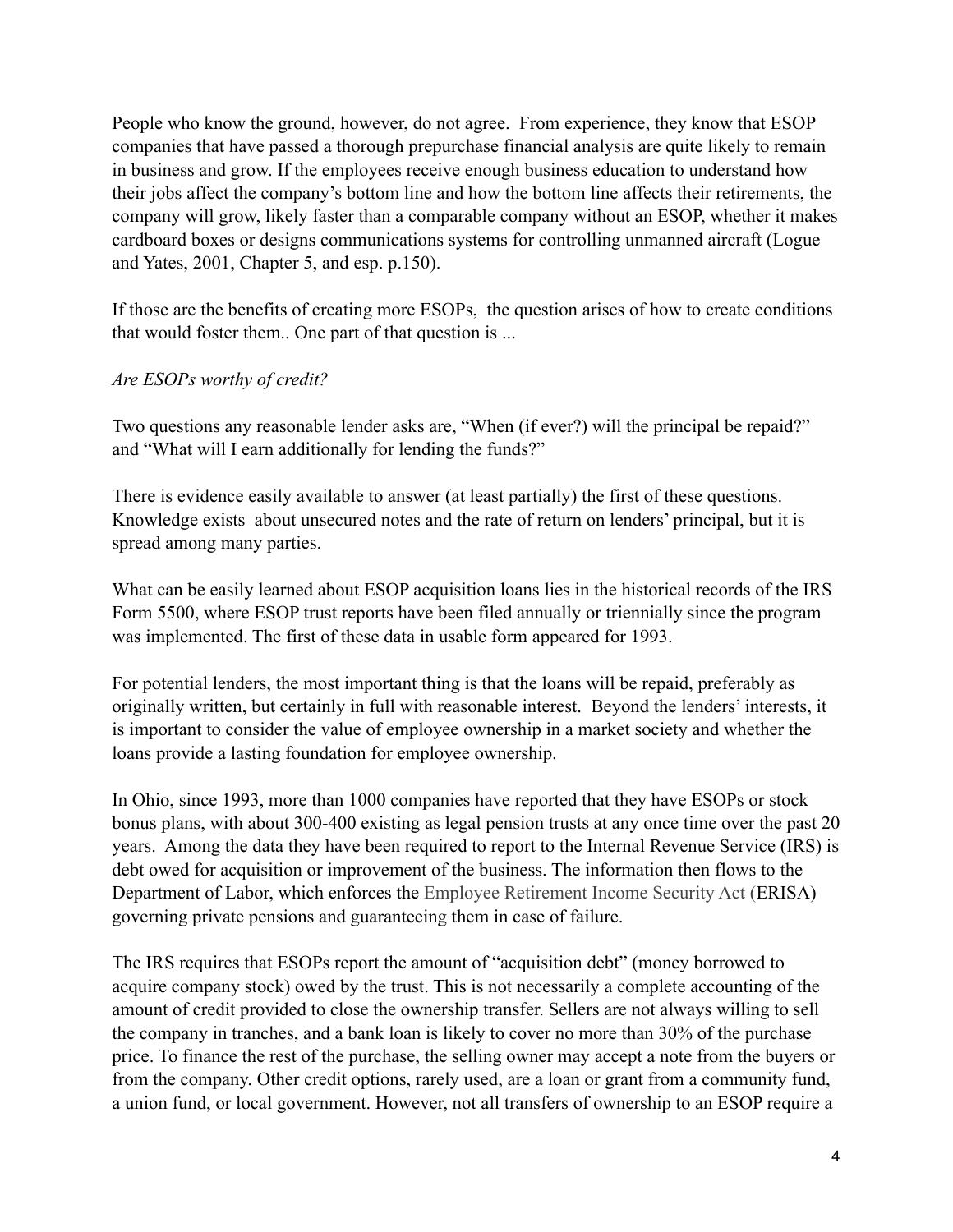purchase. An employer may contribute stock as a match for employee contributions to the retirement plan or award stock for company performance. Some employers simply grant stock to the trust free of charge, viewing it as a low cost benefit plan that may increase the loyalty and cooperation of the employees.

## *Limitations of data*

Pension trust data is released from ERISA approximately two years after it is filed. Data drawn on a specific date constitutes a tranche or slice of information that is continually flowing in. If companies fail to file for a certain year, an older filing may be retained in the data. The information in a given tranche may overlap with that in the previous tranche, or there may be information that falls between two tranches and can only be collected by taking tranches at closer intervals. The potential for overlap or missed reports is clarified in Table A1, which lists the tranches that were taken for this study.

The IRS/DoL data is subject to an ample range of human errors and missteps. The responsible person at the firm or consultant's office may fail to file on time. Errors may be made in data entry through ignorance or physical misstates (i.e. punched the wrong key), including errors in the distinctive federal Employer Identification Number and plan number which together uniquely identify each pension plan. In addition, neither the IRS nor the DoL seems to insist that the form be fully completed. Many companies routinely omit certain variables, such as the number of employees.

A further complication has come up since the data began to include historical information in 2009 (The most recent forms request five data points on a number of important variables.) That data is not organized in an orderly fashion, but only tagged with the date of filing, so that the information is not necessarily presented in chronological order.

The data for this study were formed by merging eight tranches of IRS From 5500 records spanning 1993 to 2011. The records were drawn between one and four years apart for practical reasons: primarily to avoid unnecessary expense of data acquisition. With time, the value of accumulating an ongoing record of the ESOP sector in Ohio took greater priority and tranches were drawn with greater regularity.

Data were drawn, usually at year's end, for 1993, 1997, 1999, 2003, 2004, 2007, 2009, and 2010. Each tranche is labelled by its median filing date. The data contain records for nearly 1100 Ohio pension plans that were reported to exist for at least one year. They do not constitute a complete historical record of Ohio's ESOPs, but there are enough tranches of data to capture the choices of the more enduring ones and the comings and goings of perhaps half of those with briefer lives.

Table A1 summarizes reporting dates and number of plans in the tranches drawn for this study.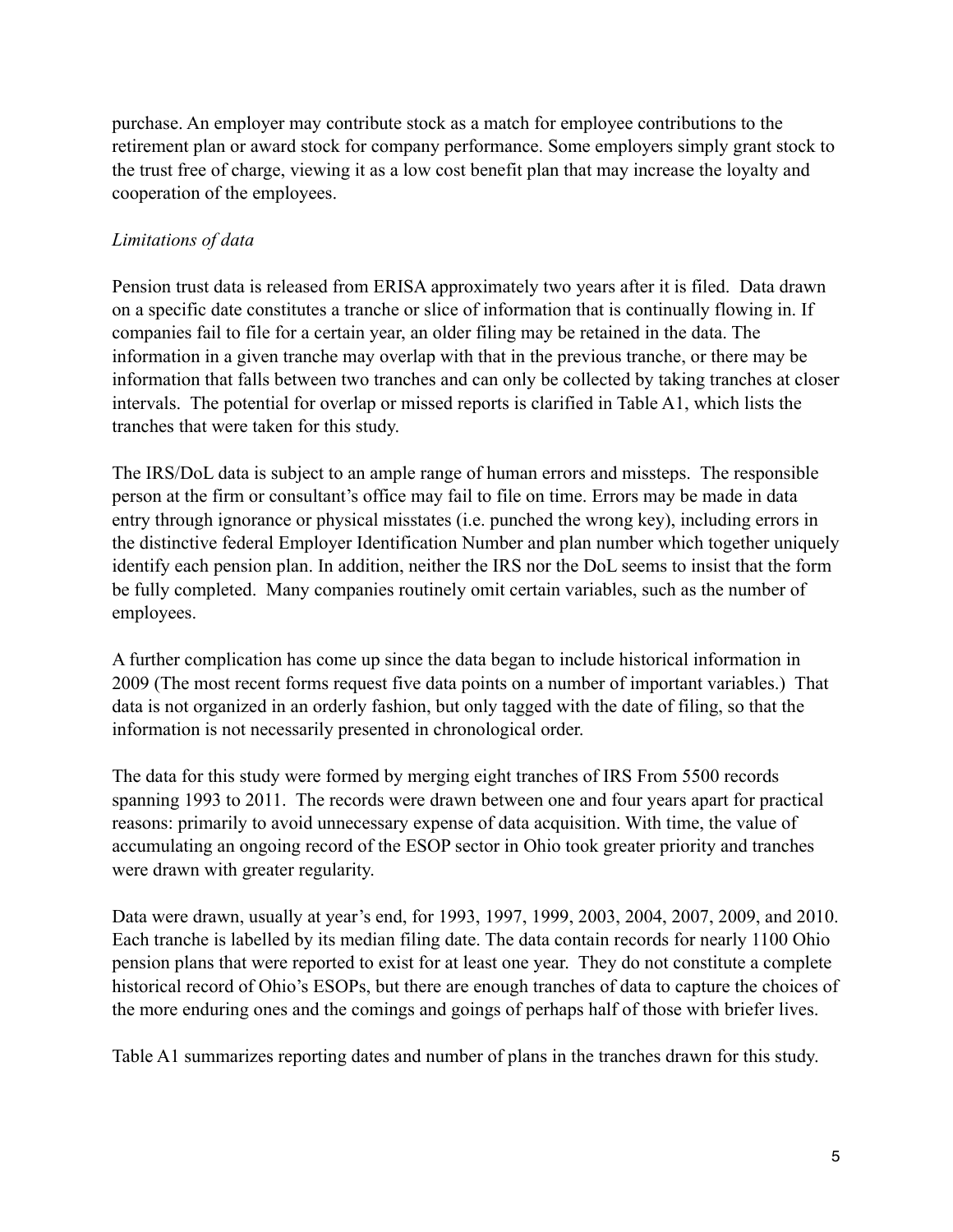## *The evidence*

In spite of all the ways that credit granted for a buyout might not be recorded, it is still somewhat surprising to find that only about 15% of the plans (165 of 1091) reported any acquisition debt between 1993 and 2010.

Eighteen plans appeared to have borrowed more than once, paid down a debt, then incurred another. It was possible that they had borrowed earlier (during the 1984-1996 debt interest tax expenditure window) and already established a good credit record, making it easier for them to borrow again. Consequently, they were excluded from this study.

The first tranche of data includes 58 debts that were initiated in that tranche (median filing date 12/31/93) or carried over from prior years. Subsequent tranches included ESOPs and stock bonus plans with prior debt as well as those with new debt that was written before or during each reporting period. The number of new loans is shown in Figure 1.

Each debt was followed from one tranche to the next. The total acquisition debt created in each tranche and its subsequent history is traced in Figure 2, and the micrographs in Figure 3 show the patterns of debt payoff for the loans originated in each tranche (or already existing in the 1993 tranche).

It is easiest to see the pattern of debt payoff by examining what happens to the new loans made in each tranche as in Figure 3. Typically, companies and their pension trusts pay off the initial acquisition loans in full and never again use the legal power of the trust to borrow money (Figure 4).

From 1984, banks could exclude from their taxable income half of the interest earned on ESOP loans. The effect of repealing this provision in 1996 can be seen in far fewer new loans after 1997 and the decline in totals borrowed, as shown in Figure 1 and Figure 2.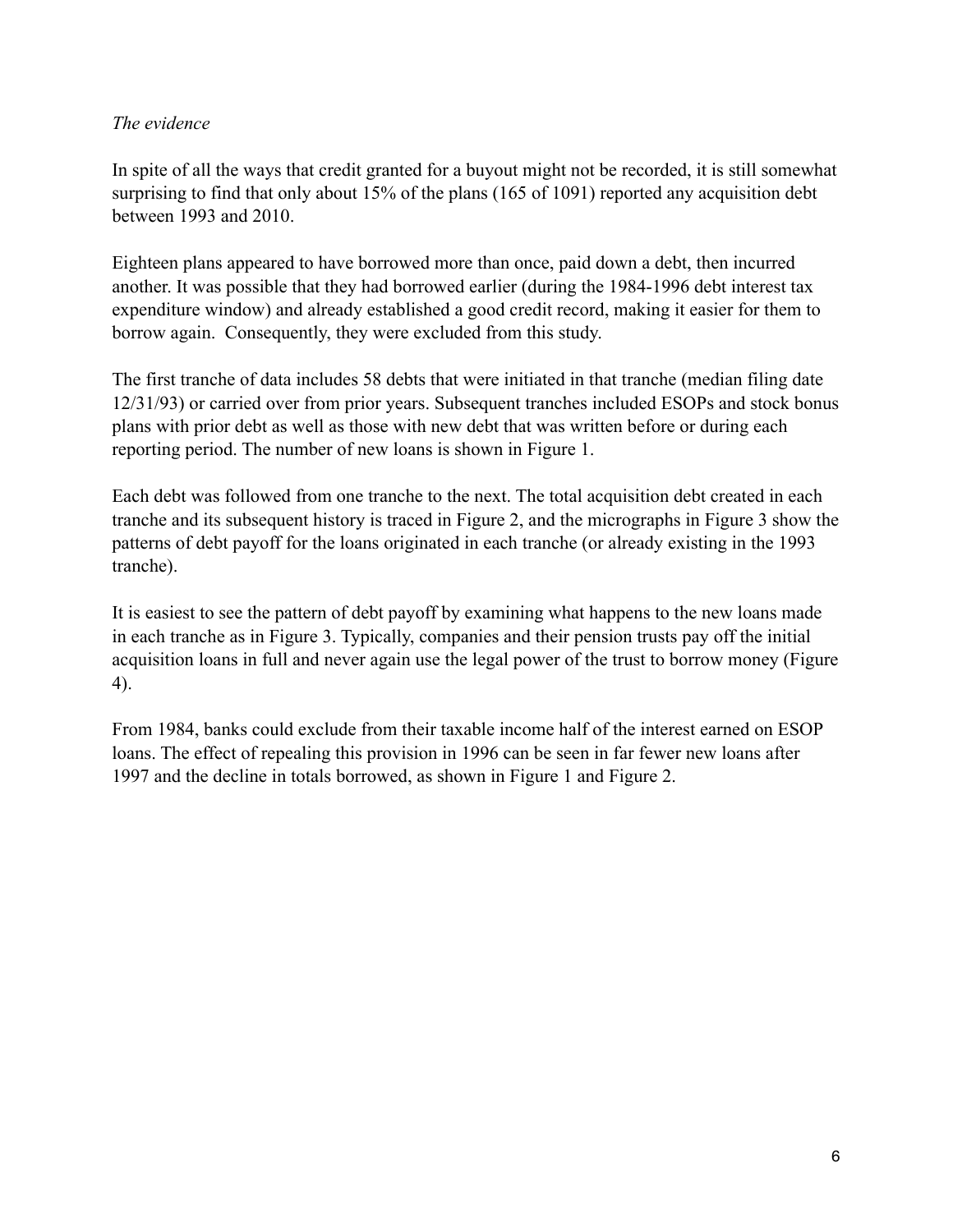



**Figure 1. Number of One-Time Acquisition Debt Borrowers**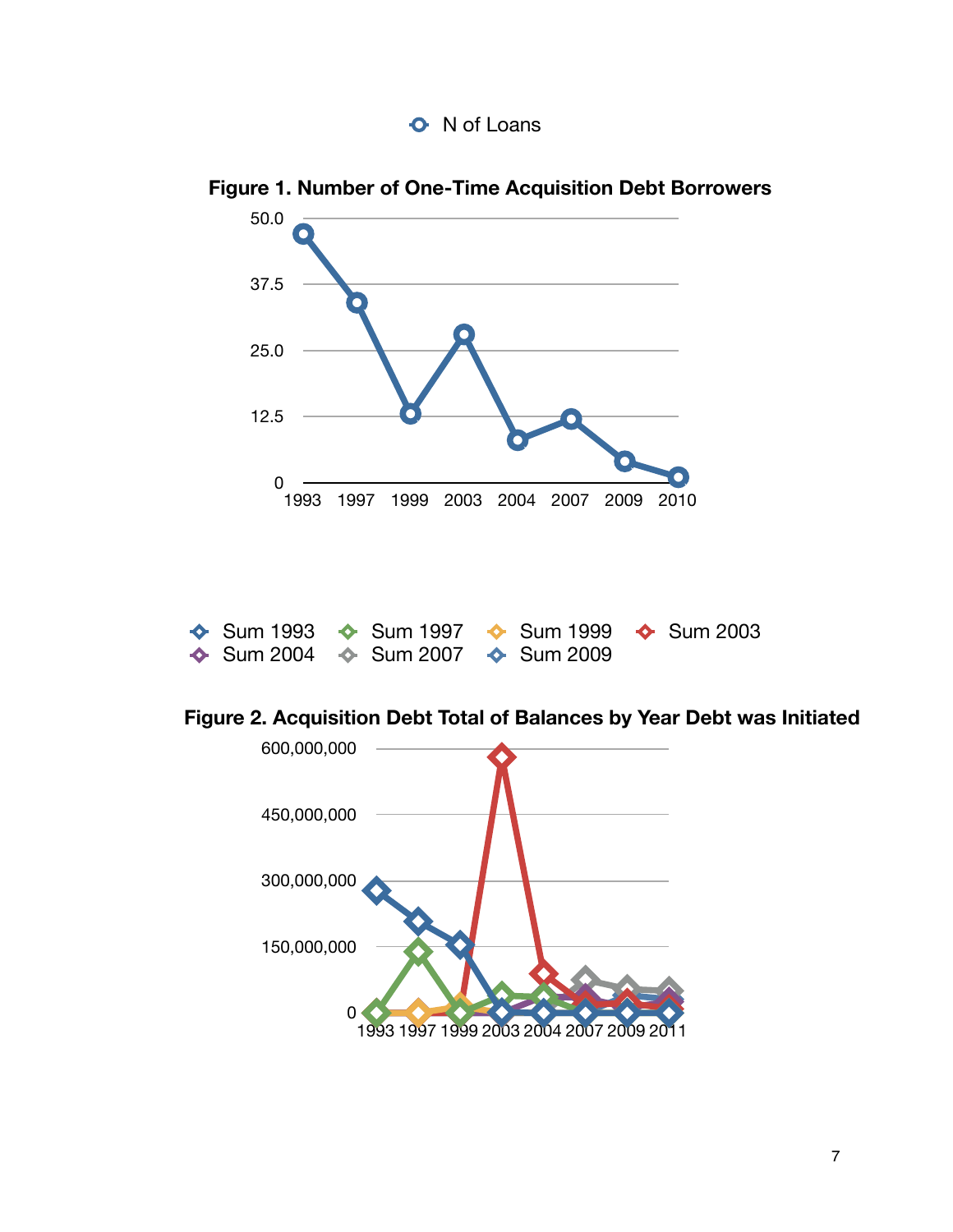## **Figure 3. Payoff Records for Firms Originating Acquisition Debt, by Tranches of Form 5500 Data**





# **34 firms ca 1997**







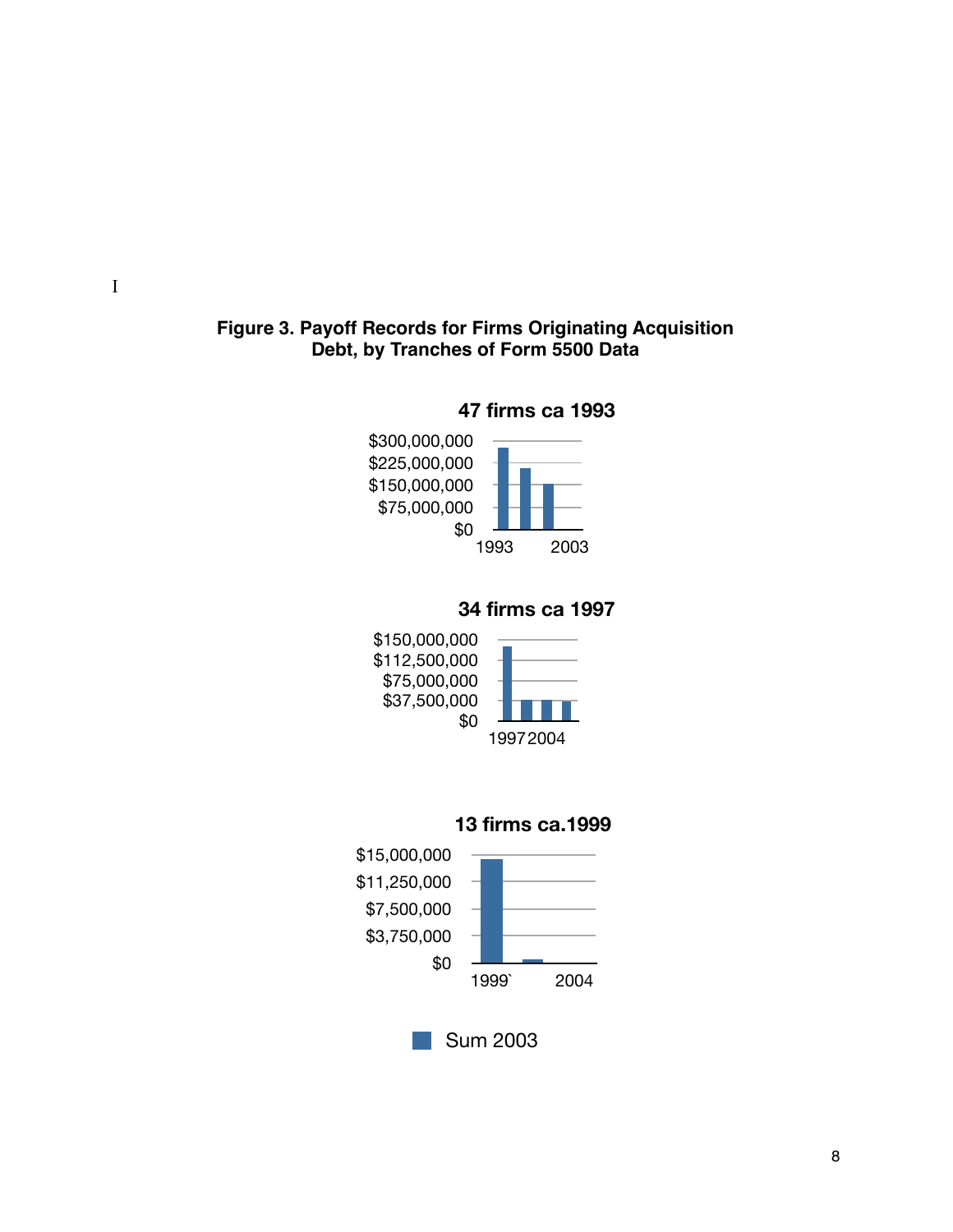**28 firms ca 2003**







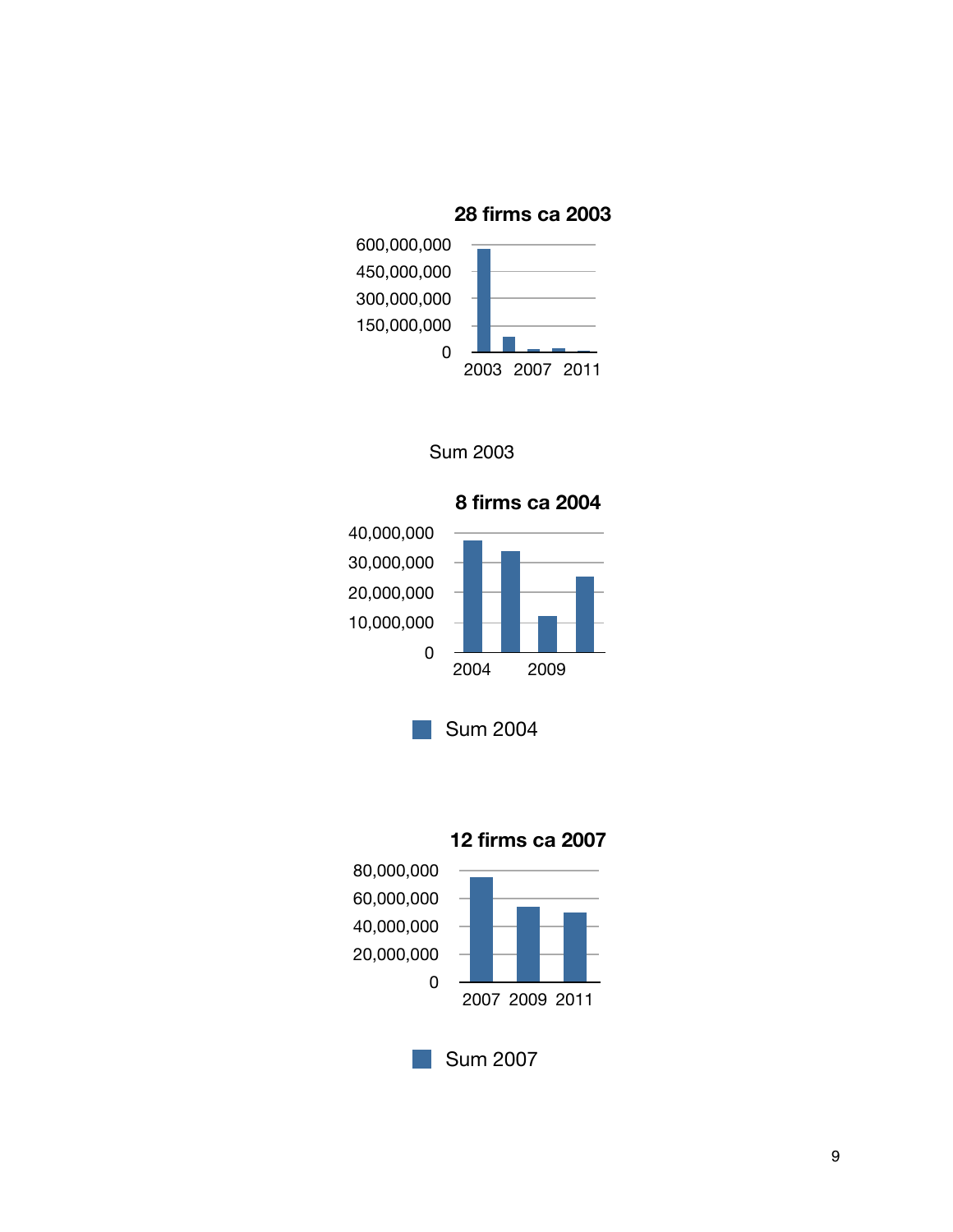Of 130 one-time acquisition loans written between 1993 and 2004, 72% (94 of 130) were paid off within 5 years, and 92% (120 of the 130) were paid off in less than 10 years. Five loans are still outstanding, but their balances are generally declining (with the exception of Tranche 2004) in each successive reporting period, as shown in Figure 3.

Among the one-time loans were a handful with a large balance that suddenly vanished from the acquisition debt records (Shown in green in Figure 4). One was sold before the debt was repaid, but details of the sale are unknown. One was sold with a handsome profit for the employeeowners. One terminated the 401k and may have been under considerable stress, but some division of the enterprise probably remained — the plan's final filing was submitted in the same year that a company of the same name in the same business was incorporated in the state.





1993 1997 1999 2003 2004 2007 2009

**Figure 4. Payoff Histories for Loans Originated in Tranches 1993-2007**

ESOPS appearing earlier in the historical record paid off their acquisition loans more promptly than those appearing later. 40% of ESOPs in Ohio are small manufacturers (2005 OEOC survey), and it is worth recalling that Ohio's manufacturing industry has been under increasing competitive pressure since the 1970s with many companies moving production to the U.S. South, or later, overseas. Between July 1993 and July 2005, manufacturing employment in Ohio

0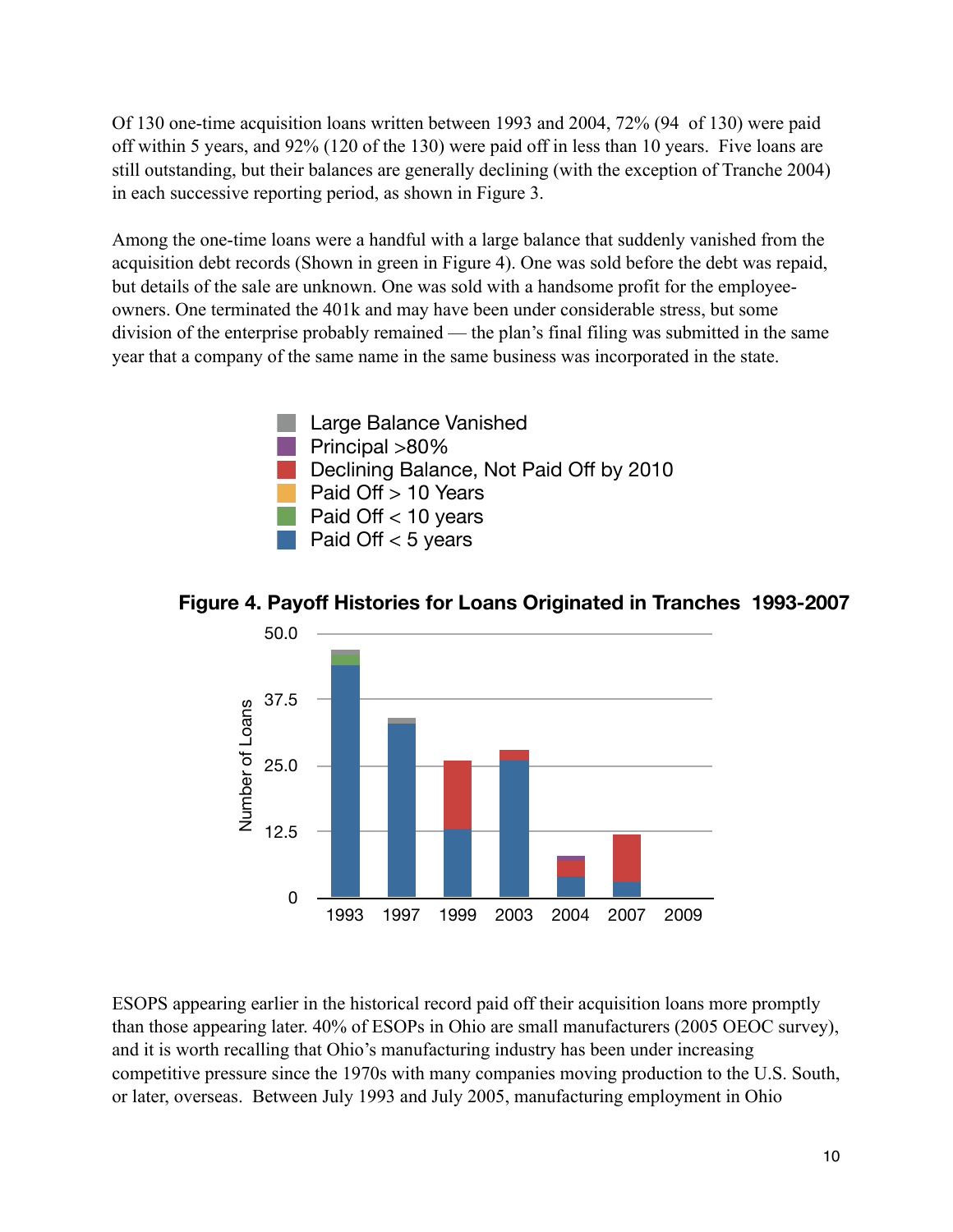declined by 17% (BLS 2010). The loan history in Figure 4 also reflects the approach of the Great Recession, with a smaller proportion of loans paid off within five years. However, loans originated in 1999 and after and not fully repaid by 2010 have not gone to bankruptcy. Those still outstanding in 2010 remain as acknowledged acquisition debt and report declining balances. The creditors seem likely to recover their principal with interest, but perhaps it will be over a longer period than they originally expected. In fact, they may have been happy to have interest income while U.S. Treasuries were near 0% and the stock market was historically low and quite sluggish.

Once a company has succeeded in paying off its ESOP's original acquisition debt, it typically does not use the trust to borrow again. To purchase additional stock from a selling owner, the company may fund future buyouts out of its income. It is not unusual for employees to contribute from their own wages. This can be a sacrifice but also a source of pride for employees who feel that they are making wise choices for the future by sacrificing wage or benefit increases in the present in order to acquire a larger ownership share in their company.

Acquiring a greater share of the company is even more attractive since the passage of S-corp legislation in 1996. The share of the company that is owned by the ESOP is not subject to corporate taxes. Instead it is taxed like a partnership, with taxes due when funds are paid to the owners. Employee owners pay taxes on their wages at the time they receive them, but since they don't receive ESOP funds until they separate from the company, their income taxes are not due until that time, and the rate is the employee's rate, not a corporate rate. Although the employee's payoff usually takes place at retirement, separation can occur for other reasons, including dismissal, early retirement or leaving to take another job.

Avoidance of double taxation through a 100% employee owned S Corporation is a great competitive advantage if it is well-managed. The company can use funds that would have gone for taxes to make investments to improve or expand its operations, eventually increasing the value of the employee owners' pension plans. For companies that are already substantially owned by their employees, the attraction of 100% ownership is a powerful emotional draw in itself, and the prospect of greater economic benefits at retirement further increases the attraction.

## *Why make more ESOPs?*

Employee ownership through an ESOP is a useful approach to leadership succession and retirement for small business owners who lack an interested and qualified heir and who cannot find an appealing buyer for their firms. Finding a buyer is especially hard for owners of "sunset" industries where production is being offshored or the market is shrinking due to changes in tastes, lifestyles or product substitution.

However, there is always one group interested in purchase. That is the employees, who may fear a management succession or outside purchase that will lead to the loss of employment. Right behind them are state and local officials, who can well estimate the probability of a sale leading to lower tax revenues, higher unemployment, and greater demand for social services.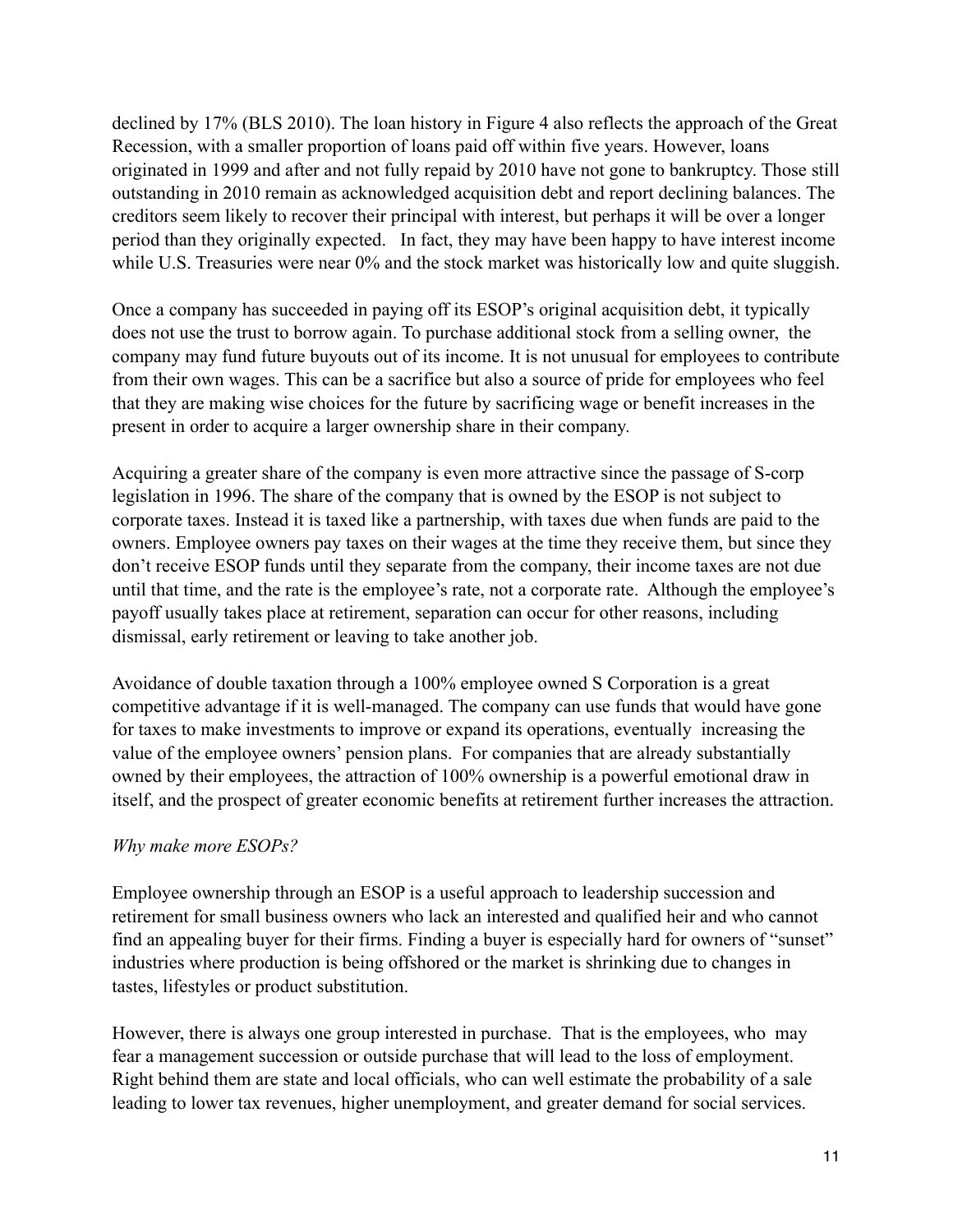In addition, ESOP companies seem to be generally good citizens in their communities and states. They offer better wages and benefits than typical companies in their industry (Logue and Yates 2009 p. 10; Buchele, Kruse, Rodgers and Scharf in Kruse, Freeman and Blasi 2010 pp. 362-365). Since they are locally-based, employees from all levels of the company are more likely to spend those wages in their communities. Retirees will have income to spend locally as well. ESOPs in the 2010 tranche paid \$3.9 billion to separated plan participants, mainly retirees. They are not as likely to outsource as other companies (Logue and Yates 2009, p 18), and they rarely move their facilities to another community. The company itself spends money and employee time to improve the community. That means their employees feel comfortable investing in local housing, and they are more likely to care for the community as resident individuals and as corporate citizens. David Erdal found that Italian communities with the most cooperative members scored higher on almost every indicator of social desirability — health, public order, education, satisfaction (Erdal, 2001).

In addition to what the company does as an organization in the community, most long-lasting ESOP companies offer employees a journey of personal growth through their work experience. The companies with lasting ESOPs formally or informally teach their employees about business and what it takes to run a business (Logue and Yates 2008). This is so that employees can understand what is going on with their business and how what they do on their job contributes to the company's bottom line. The company helps employees to understand that rugged individualism has its limits -- appropriately helping each other on the job is a vital contribution to the company's reputation with customers. As they learn more about their business, the employees take pride in it and in their own work. They become aware of the long-term planning needed to ensure that the company will remain employee owned while redeeming the stock of retiring employees. Understanding how a business works, knowing how to help it grow, contributing to others' work as well as one's own, making long-term plans and carrying them out, correcting errors and sometimes facing setbacks — these topics are not taught in any public high school and most are not covered at university, either. Combined, they are exceptional accomplishments in any adult population. In this case, they grow out of the gradual construction of an ownership culture where decisions are devolved to appropriate levels so that work units and individuals can control their own work and conditions, and employees from the shop floor sometimes sit on the board of directors. Because they prefer leadership that is already acculturated to employee ownership, ESOP companies almost always promote from within, creating opportunities for upward mobility. Even management usually comes from within the company, because rank-andfile employees with the drive and initiative to get appropriate education are considered prime candidates for the highest ranks of company management.

So even though debt repayment isn't the only issue, it might matter to many people whether companies retain their ESOPs or lose them.

*Do ESOP Companies Endure?*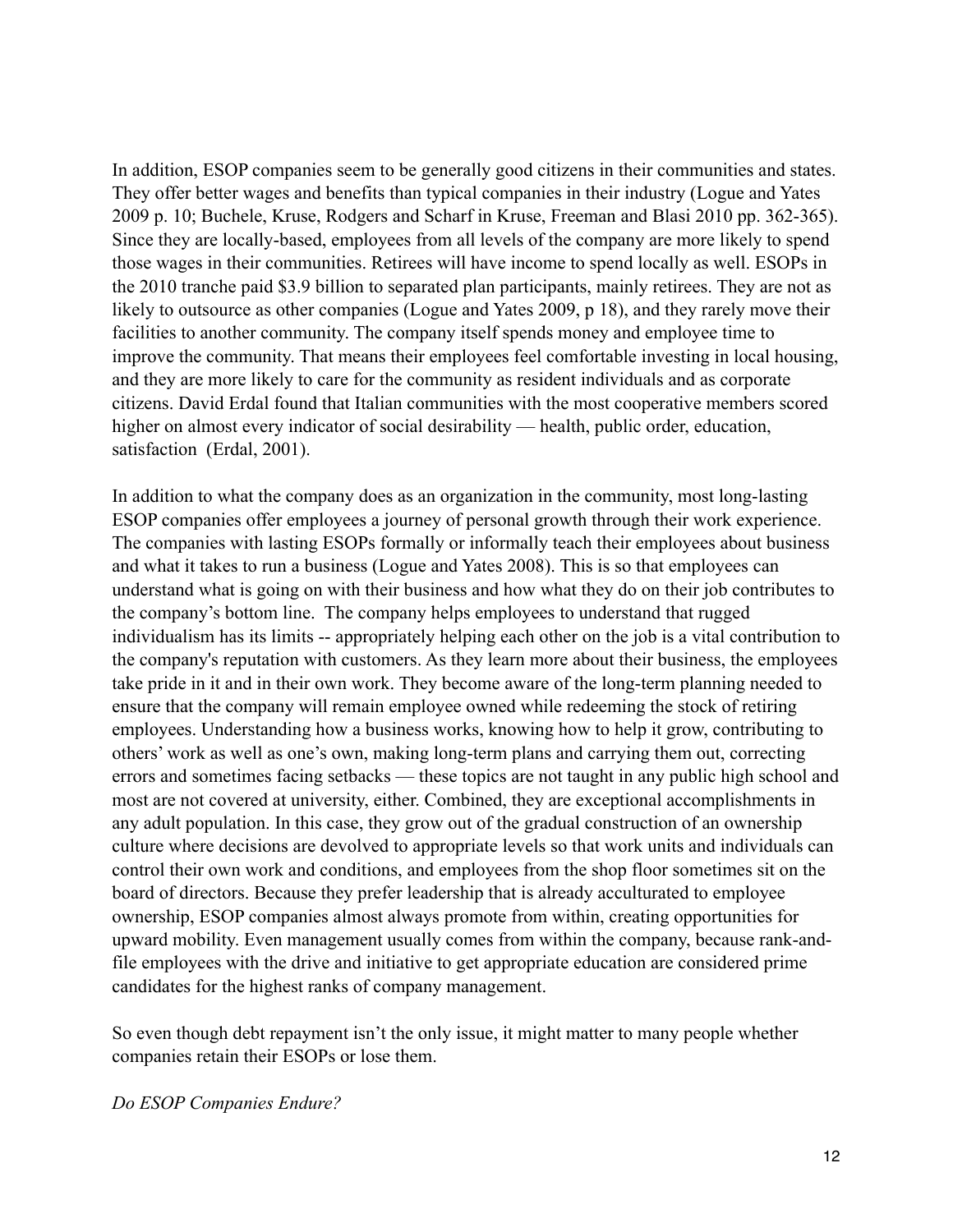Internet research periodically collects information on the current business status of the nearly 1100 companies in the database. The primary concern is to ascertain if the company still has its ESOP, and if it does not, what has happened since the last review. These data are not as solid as the IRS data, because online information is constantly being improved as small publications put their earlier print-only editions online. The research can lag reality because many companies seem to terminate their ESOPs without notifying the IRS. Data for the 165 debtor companies was examined in June 2013.

Of the 165, 93 are still employee-owned and 57 more are still in business, even though their ESOP or stock bonus plan was terminated. Four are known to have been closed in distress or liquidated, and seven others are closed, including one that distributed substantial assets prior to the company's termination. Over half of companies that had acquisition debt remained as ESOPs, and most of them have cleared their debt entirely. Some of these enduring ESOP companies trace their employee ownership farther back than the ESOP law, because they had employee ownership in some form before Congress recognized ESOPs as legal entities.

To boil these outcomes down, 91% of the companies that borrowed money to establish an ESOP are still ongoing enterprises, and 56% still have their ESOPs. Over 17 years, that is a fairly good rate of survival for a creditor worrying about repayment.

## *Discussion*

While surprisingly few ESOPs borrow to purchase their company, more ESOPs could be created. More were created every year before tax incentives for lenders were removed.

ESOP companies are almost certain to repay acquisition loans, even if they are eventually sold or even closed.

If bankers are cautious about lending for company acquisition, more and better evidence might persuade them that properly screened acquisition loans are a safe bet with a good return. Qualified professionals could develop standardized prepurchase evaluation procedures and forms that thoroughly examine a company's financials.

Requiring a short program of training and education as a condition of the loan would not be easy to monitor, but existing professional ESOP training firms could facilitate the monitoring by creating a certification program for trainers and a structured menu of choices for new ESOP companies. Certification of trainers along with a standardized evaluation form might provide sufficient structure to encourage more ESOP lending.

ESOP companies are desirable citizens in their communities and they anchor capital locally, acting as a countervailing force to the tendency to centralize economic activity. They are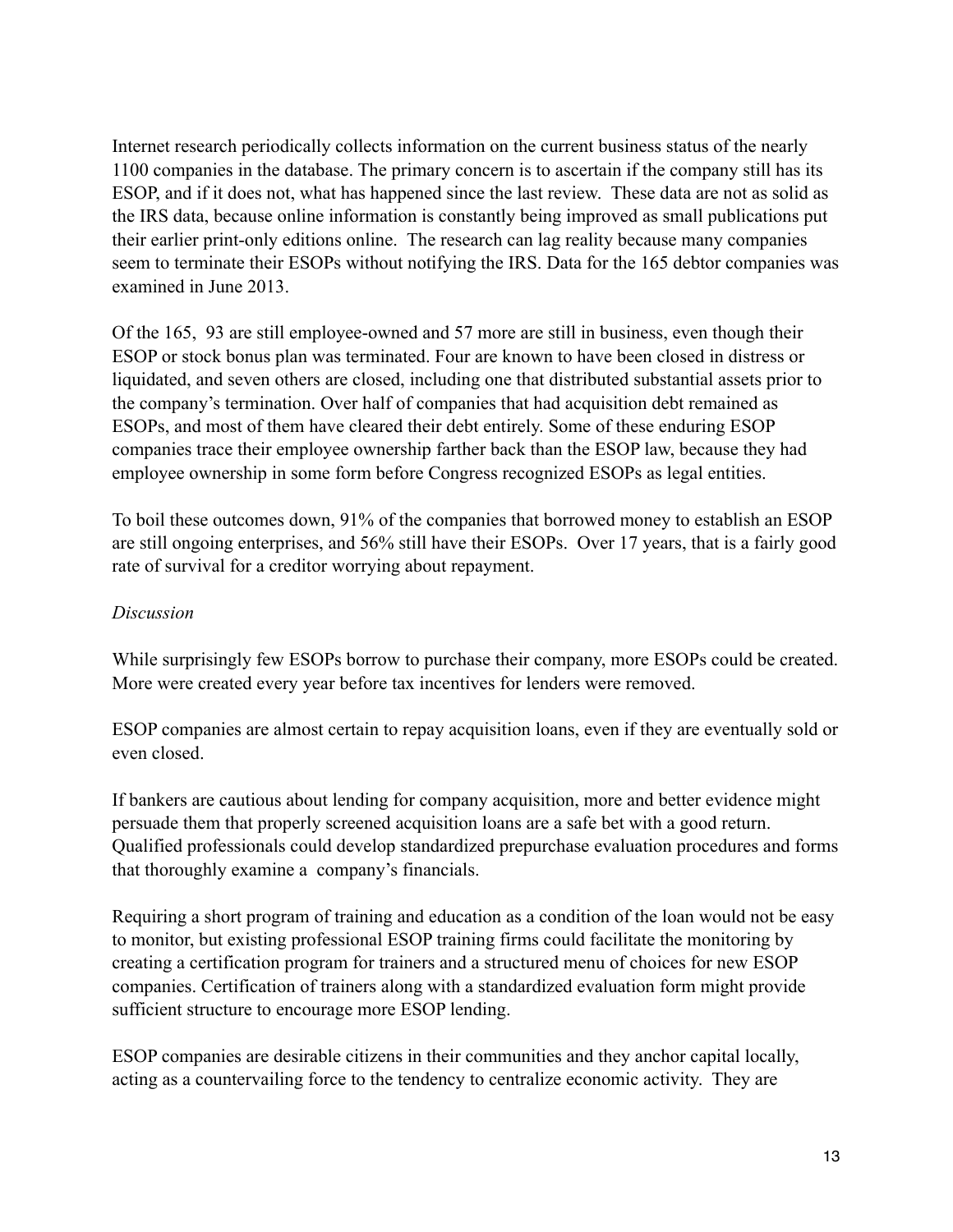unlikely to fail in business. They retain jobs and economic activity that otherwise might be lost for the locality and the nation.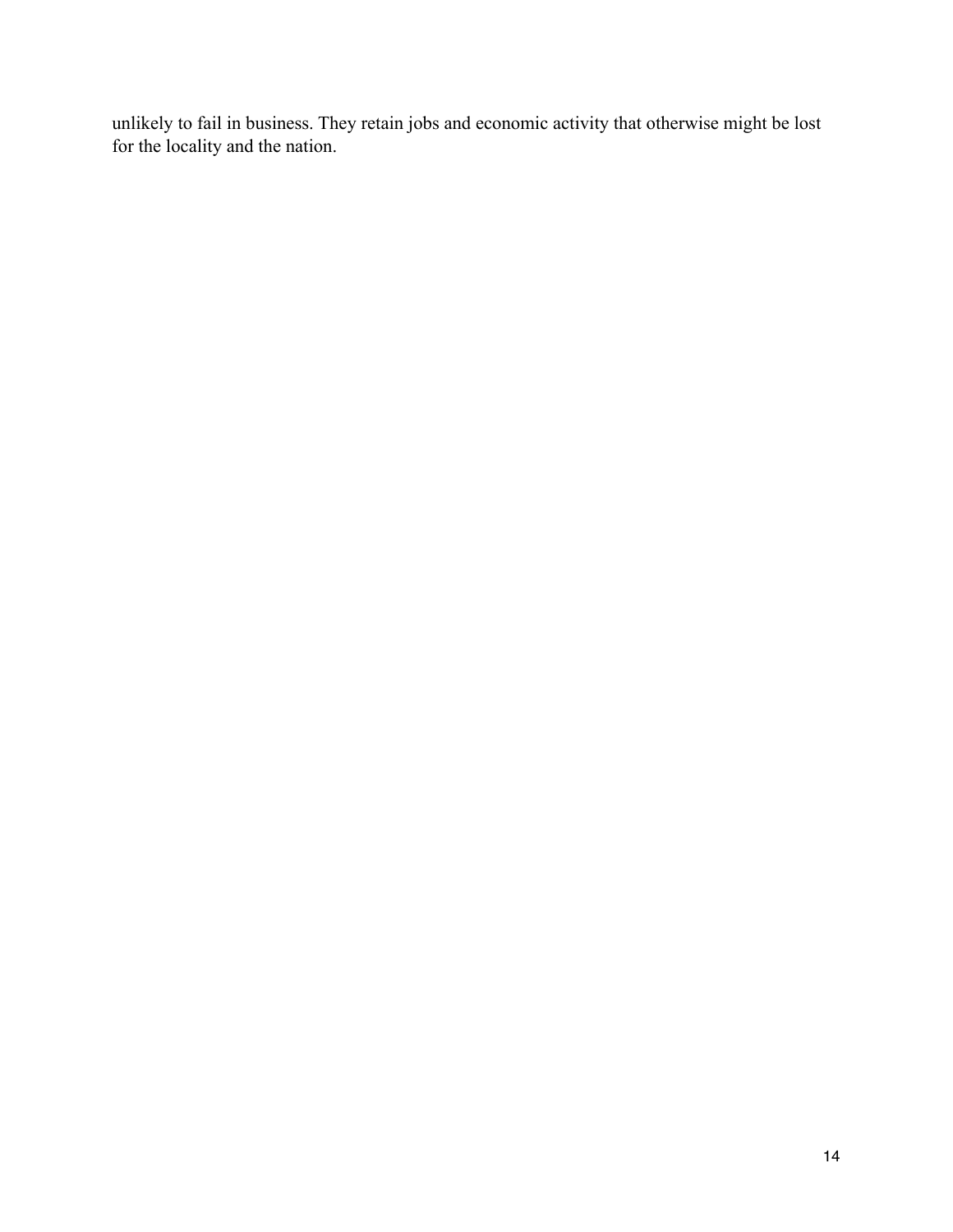## **References**

Braudel, Fernand, 1986. *Civilization &bCapitalism 15th-18th Century, vol. 2. The Wheels of Commerce.* Harper and Row.

Buchele, Robert, Douglas Kruse, Loren Rodgers and Adria Scharf. *Show Me the Money: Does Shared Capitalism Share the Wealth?* in Kruse, Freeman and Blasi 2010. Bureau of Labor Statistics (BLS) "State and Area Employment, Hours and Earnings." [http://](http://data.bls.gov:8080/PDQ/outside.jsp?survey=sm) [data.bls.gov:8080/PDQ/outside.jsp?survey=sm.](http://data.bls.gov:8080/PDQ/outside.jsp?survey=sm) Accessed November 1, 2010.)

Erdal, David. "Effects of Living in an Egalitarian Environment: Summary of some findings from 1999 Ph.D. Thesis" unpublished paper on "The Psychology of Sharing: An Evolutionary Approach" Department of Psychology, University of St. Andrews October 1999.

Kruse, Douglas, Richard Freeman and Joseph Blasi, *Shared Capitalism at Work* 2010 University of Chicago Press

Logue, John and Jacquelyn Yates. 2001. *The Real World of Employee Ownership* (Ithaca: Cornell University Press).

Logue, John and Jacquelyn Yates. 2008. "The Evolution and Impact of Democratic Practice in Ohio Employee-Owned Companies over 20 Years." Biennial Conference of the International Association for the Economics of Participation, Hamilton College, Clinton NY.

Logue, John and Jacquelyn Yates. 2009. *Continuity and Change over 25 Years of Ohio ESOP Companies:Examining the Much Discussed but Little Studied Mysterious Life Cycle of Employee-Owned Companies* Beyster Symposium, La Jolla, California July 21-23, 2009.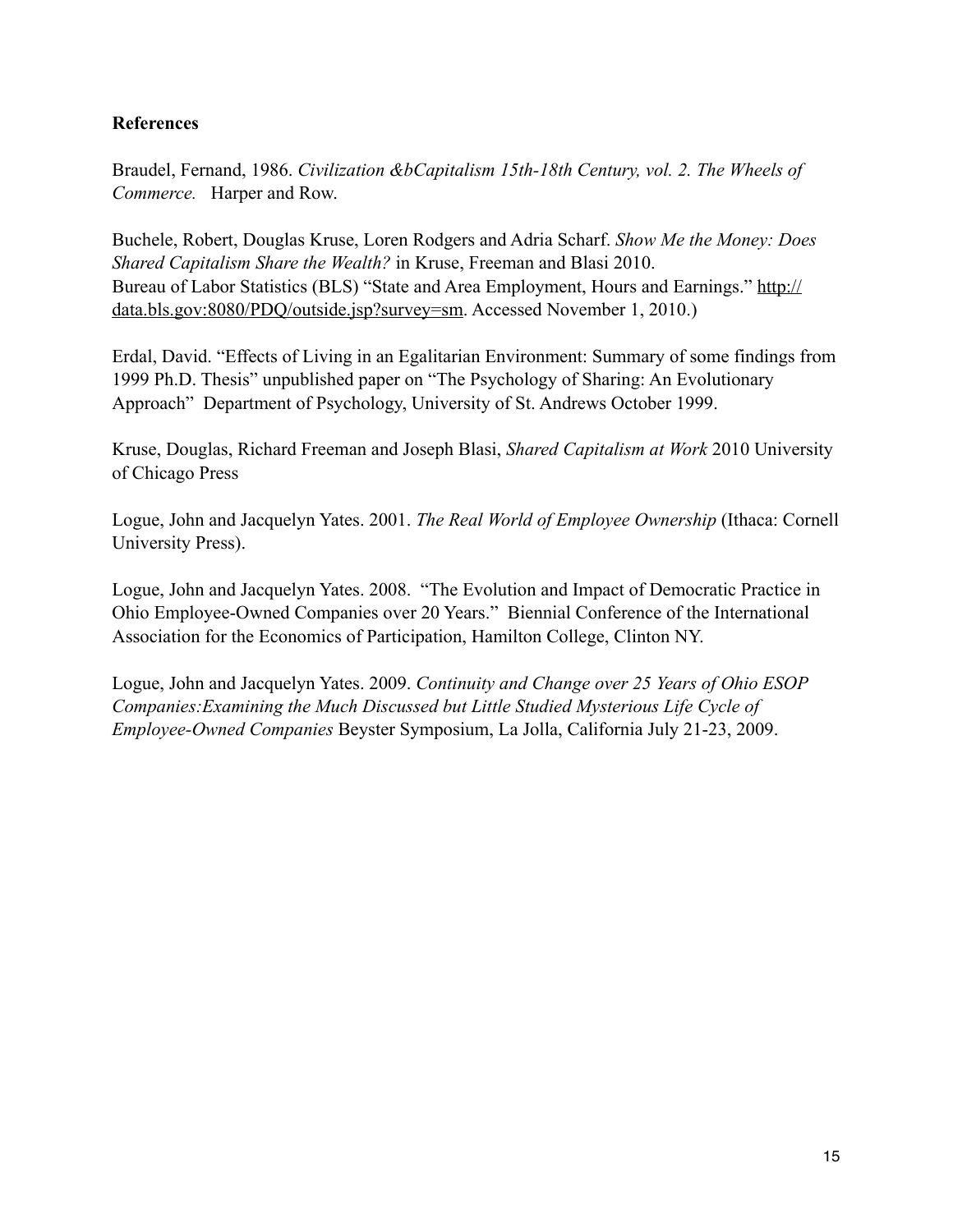## **Tables**

| <b>Median</b><br>date of<br>tranche                       | Range<br><b>of</b><br>reports   | N of<br>plans<br>in<br>tranc<br>he | N of<br><b>Plans</b><br>reporting<br>acquisition<br>debts | N of new debtors<br>appearing in debt table<br>with continuous records<br>or single skips in<br>monotonic record* |
|-----------------------------------------------------------|---------------------------------|------------------------------------|-----------------------------------------------------------|-------------------------------------------------------------------------------------------------------------------|
| 12/31/1993                                                | 12/31/1993<br>$-12/31/199$<br>4 | 239                                | 58                                                        | $47**$                                                                                                            |
| 12/1/1997                                                 | 12/1/1995-<br>9/1/1998          | 470                                | 52                                                        | 34                                                                                                                |
| 4/16/1999                                                 | 12/1/1996-<br>7/1/2000          | 248                                | 22                                                        | 13                                                                                                                |
| 12/31/2003                                                | $1/4/02 - 11/3$<br>0/04         | 410                                | 47                                                        | 28                                                                                                                |
| 12/31/2004                                                | 1/31/2002-<br>6/30/06           | 435                                | 37                                                        | $8***$                                                                                                            |
| 12/31/2007                                                | 4/30/2003-<br>6/30/2008         | 425                                | 38                                                        | 12                                                                                                                |
| 12/31/2009                                                | 3/1/2006-6/<br>30/2010          | 350                                | 28                                                        | 4                                                                                                                 |
| 12/31/2010                                                | 3/31/2008-<br>5/31/2012         | 316                                | 30                                                        | $\mathbf{1}$                                                                                                      |
| MULTIPLE,<br><b>SUCCESSI</b><br><b>VE</b><br><b>DEBTS</b> |                                 |                                    |                                                           | $18***$                                                                                                           |
| Total                                                     |                                 |                                    | 312 reports                                               | 165 debtors                                                                                                       |

Table A1. Data tranches used in data acquisition research (Yates 20130624)

\*"New" debtors had no acquisition debt in previous tranche, but did have debt in current tranche. IRS data prior to 1993 was not usable, so not possible to know which were new loans and which were ongoing in the first tranche. New debts were followed through subsequent tranches if they had no than one skipped datapoint and the balance was plausibly related to the previous balance in terms of overall magnitude or monotonic decrease from the prior balance.

\*\*Eighteen debtors had multiple successive loans, marked by a large and sharp increase in the loan balance. Sometimes ( but not always) there was one or more \$0 intervals between the loans. They were set aside for separate treatment, as, after the first loan they would have established a credit record and faced fewer hurdles for obtaining future loans.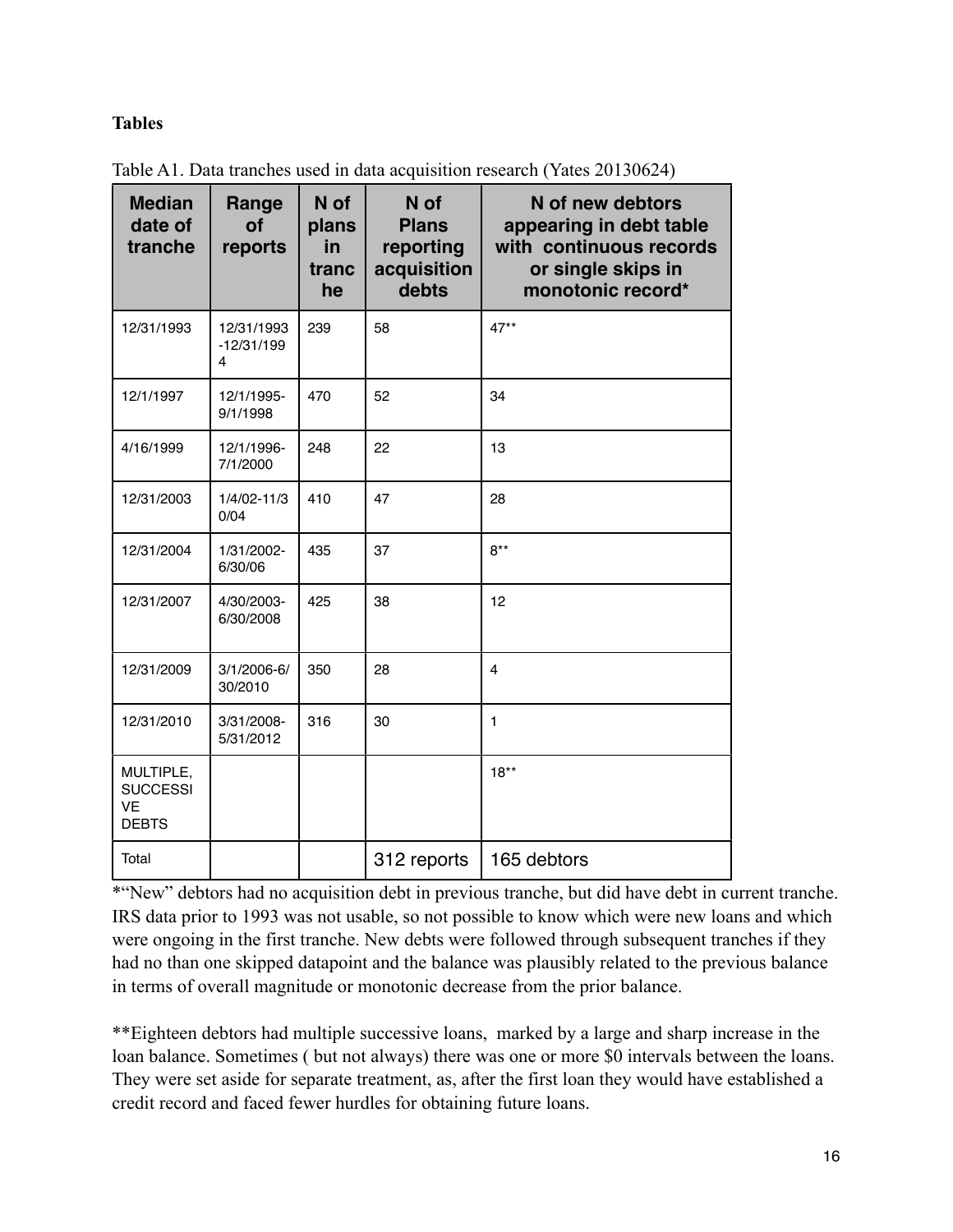# **Figures**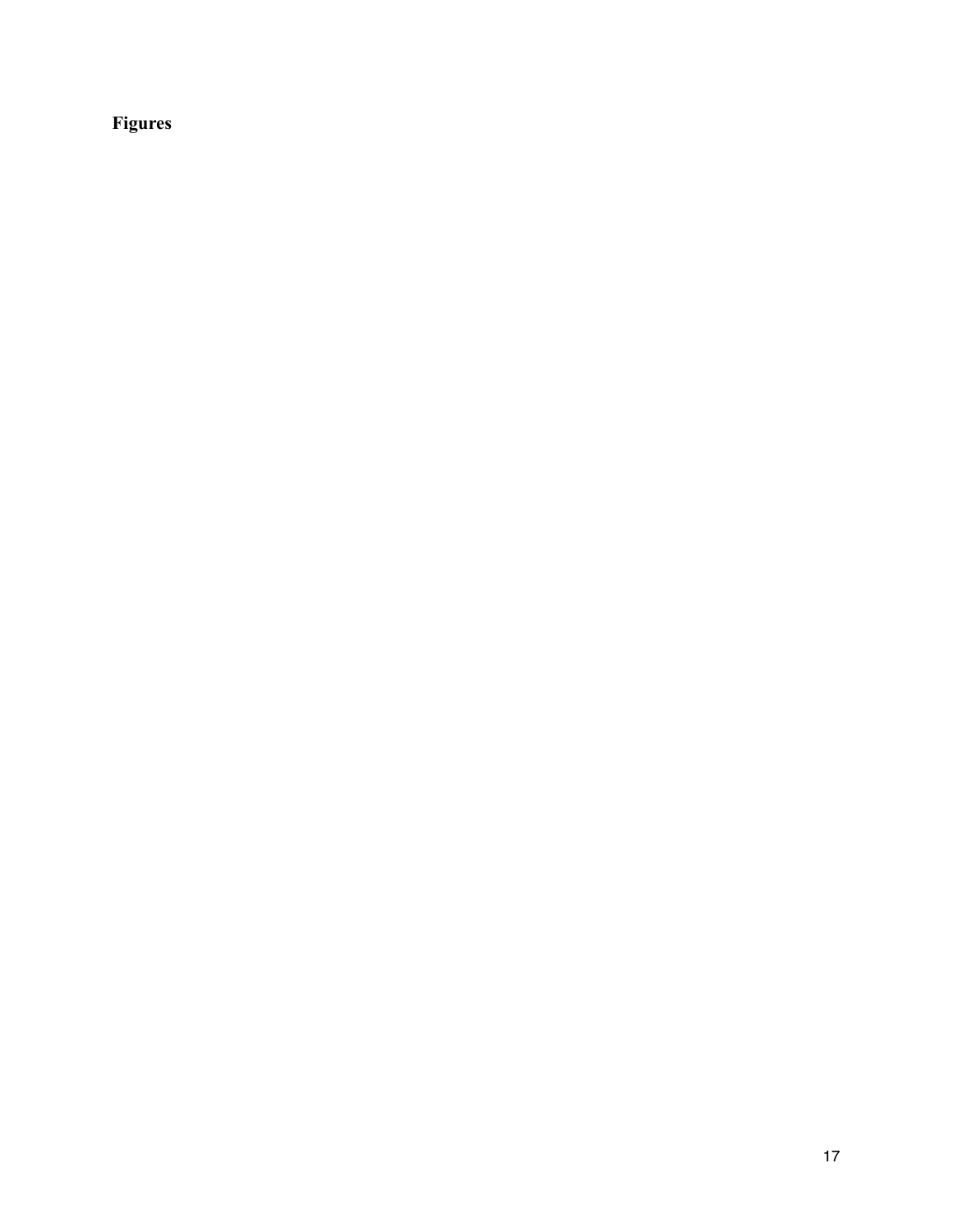

**Figure 1. Number of One-Time Acquisition Debt Borrowers**

**Figure 2. Acquisition Debt Total of Balances by Year Debt was Initiated**



,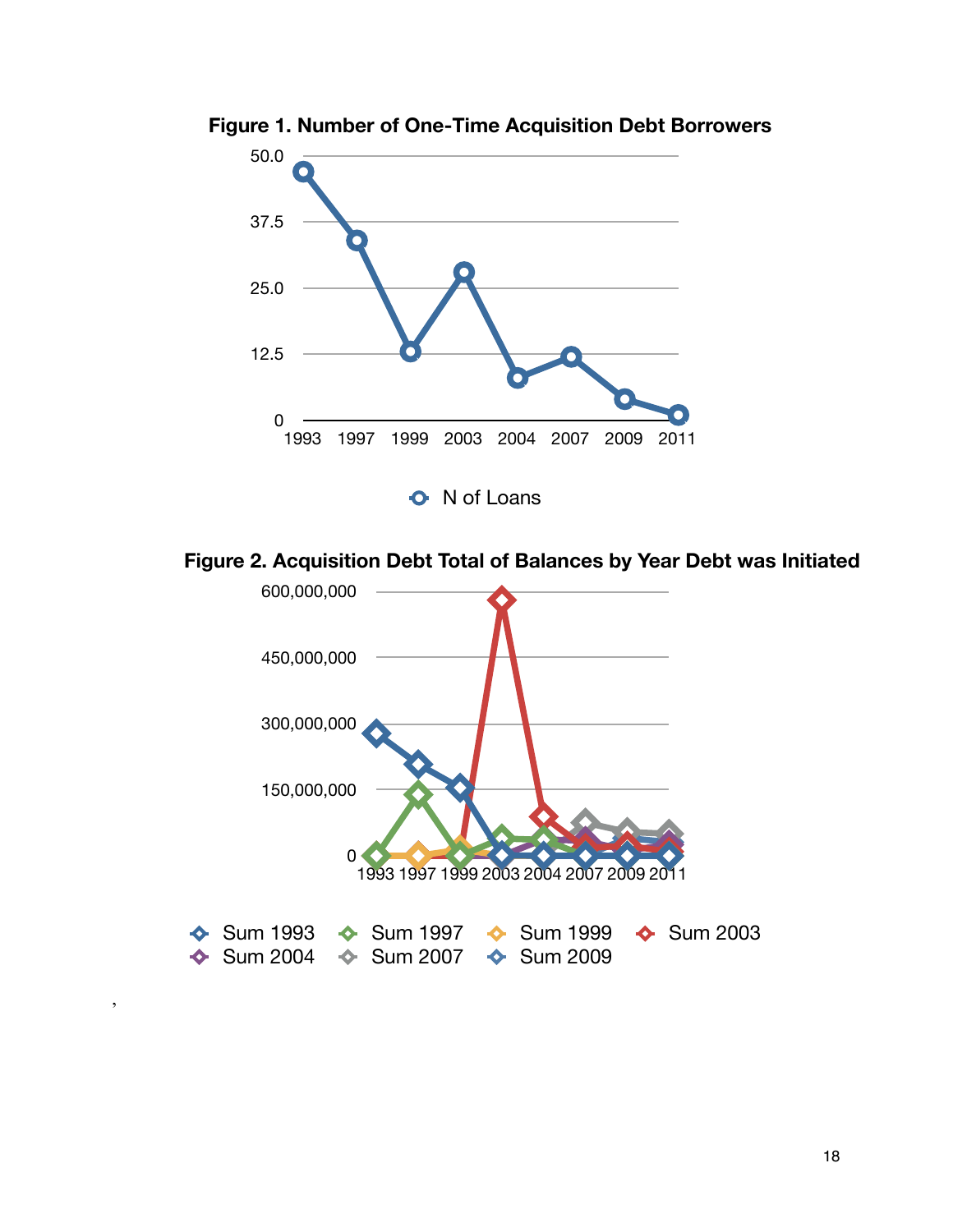# **Figure 3. Payoff Records for Firms Originating Acquisition Debt, by Tranches of Form 5500 Data**

## **47 firms ca 1993**



## **34 firms ca 1997**



#### **13 firms ca.1999**



Sum 2003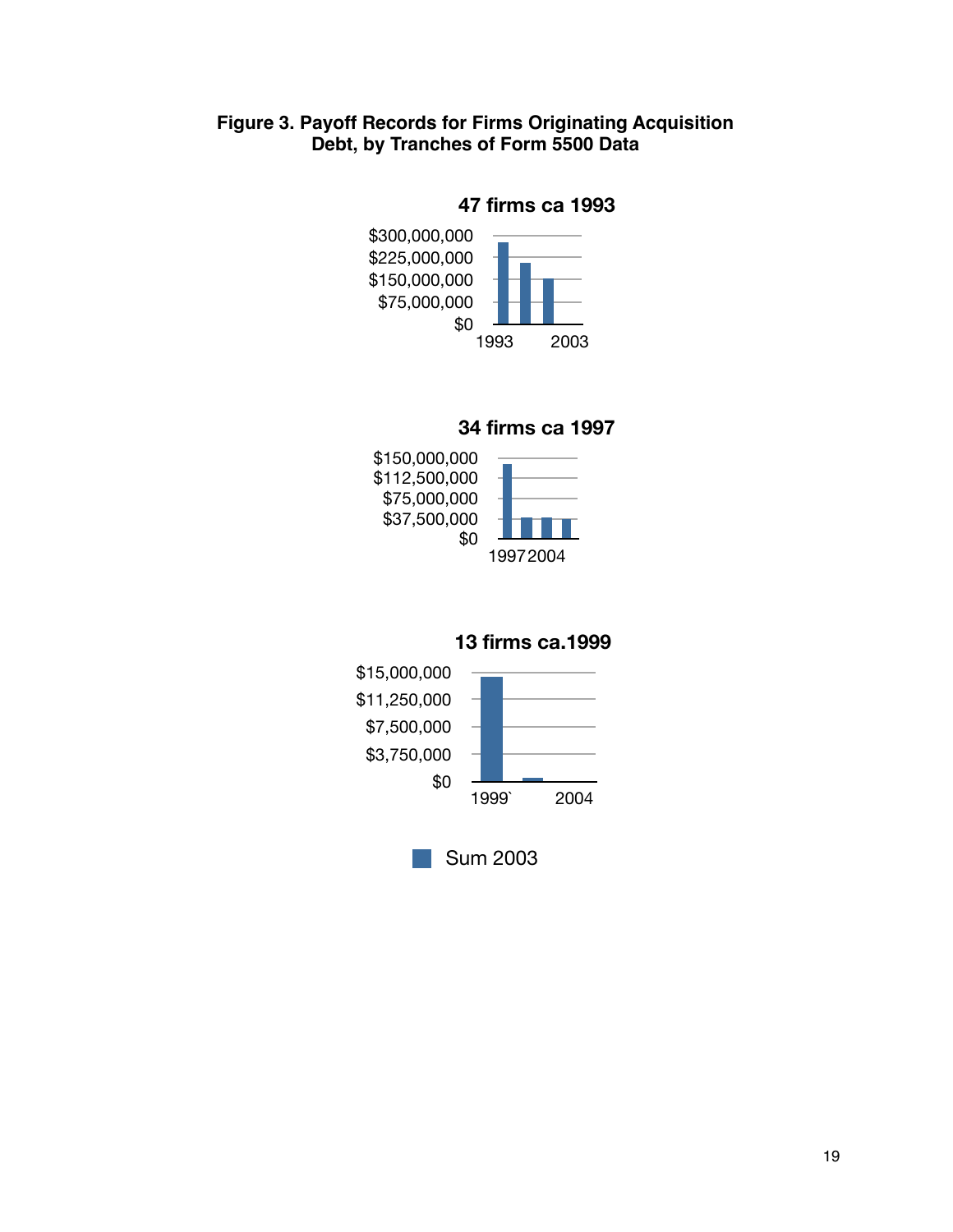